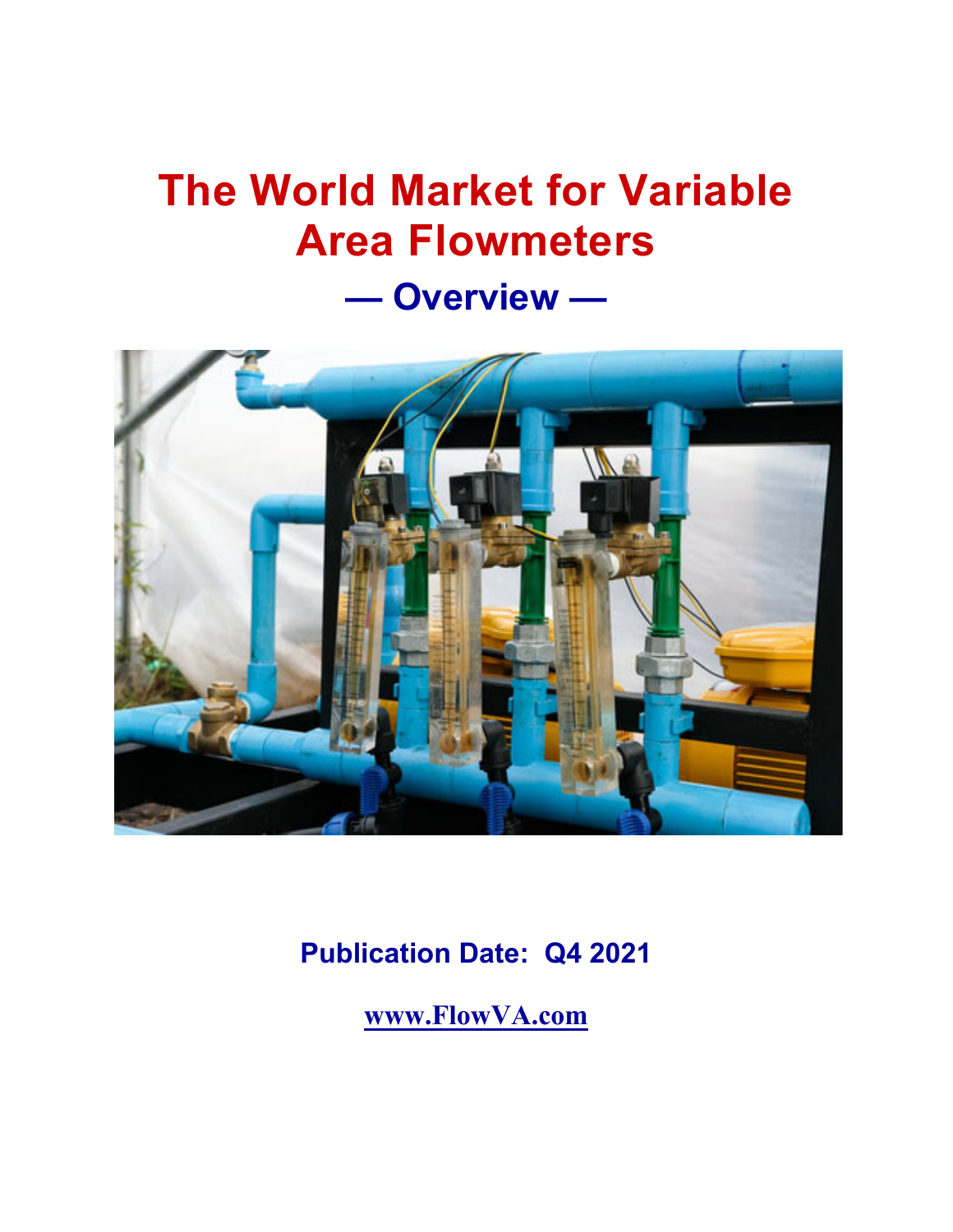# **The World Market for Variable Area Flowmeters**

Flow Research is excited to announce a new market study called *The World Market for Variable Area Flowmeters***.**

The Variable Area (VA) market has been largely unexplored for many years despite the fact that this technology remains a popular choice for many end-users in a variety of industries. As you know, VA meters have been a good fit whenever users are looking for a simpler, low-cost solution in gas and liquid measurements. Today, they can offer new material types for more difficult applications, new communication protocols for better device management, and other features important to potential buyers.

#### **Rationale for Study**

We believe that this is an optimal time to accurately quantify the present size and the growth opportunities within this flowmeter market, and to provide a comprehensive view of the current state of the technology.



#### **This Study Has Multiple Objectives:**

- *A variable area flowmeter with flanges*
- To determine worldwide market size and market shares for VA flowmeters in 2019
- To forecast market growth for all types of VA flowmeters through 2024
- To identify industries and applications where VA flowmeters are used today
- To identify and describe those factors contributing to growth in VA flowmeter revenues
- To provide product analyses for the main companies selling into the VA flowmeter market
- To provide strategies to manufacturers for selling into this worldwide flowmeter market
- To provide company profiles of the main suppliers of VA flowmeters

We are using 2019 as the base year for this study for two basic reasons. First, study respondents have solid data to report for the years 2019 and 2020. And second, analysis of the data will be able to fully account for the effects of the pandemic on the VA market. This is important as there is great interest in knowing what effects the pandemic has had on worldwide and regional markets, and where and how quickly the recovery from these is occurring.

#### **Study Methodology**

Flow Research has more than two decades worth of experience in the analysis of process control instrumentation markets, industries, technologies, and customer behaviors. We keep our own clientele updated on these interest areas through our regular development of new research on these subjects, as well as our two quarterly publications, *Market Barometer* and *Energy Monitor*.

In conducting this study, we contacted all known manufacturers of Variable Area flowmeters worldwide to assemble a picture of the total VA flowmeter market. We asked these suppliers for information about geographic segmentation, industries sold into, types of VA flowmeters sold,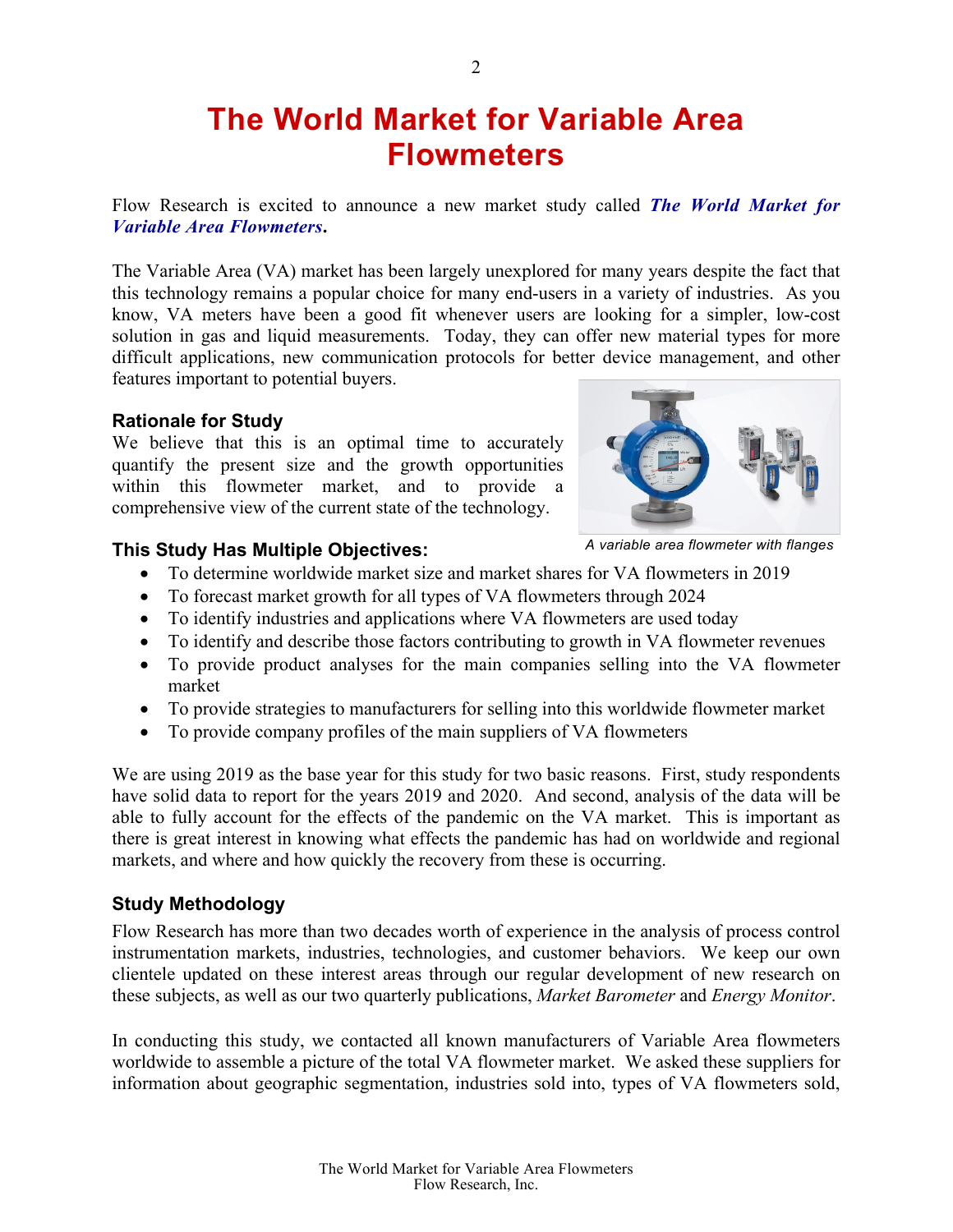and many other product segments. As a result, the study identifies where growth is occurring in the market, and the underlying factors driving that growth.

When analyzing target markets, Flow Research uses the perspective of all three segments: manufacturer, distributor/representative, and end-user. We maintain regular communication with all three of these groups in order to be best positioned to note both subtle and significant shifts in technologies or buying patterns.



#### **Operating Principle**

The Variable Area flowmeter is an instrument for measuring the flow of liquids and gases in pipes. It includes a vertical tube through which the fluid flows whose diameter increases from the bottom to the top and a float that moves vertically in the tube.

This variable area principle consists of three basic elements: A uniformly tapered flow tube, a float, and a measurement scale. A control valve may be added if flow control is also desired.Variable area flowmeters are also known as rotameters.

#### **Key Issues Addressed in This Study**

- How did the COVID-19 pandemic affect the market?
- Growth outlook for Variable Area (VA) flowmeters worldwide and by region
- Usage of VA flowmeters by industries
- Current applications for VA flowmeters
- Market size for the three basic types of VA flowmeters: plastic, glass, and metal
- Meter tube sizes where VA flowmeters are most frequently used
- Accuracy levels for the three VA flowmeter types
- Pressure and temperature ranges for the three types of VA flowmeters
- VA flowmeters configured to perform purge functions
- Adoption rates of communication protocols in smart VA flowmeters
- Features that end-users are looking for in VA flowmeters
- Competitive price pressures on VA flowmeters
- Understanding why and where VA flowmeter usage is growing or declining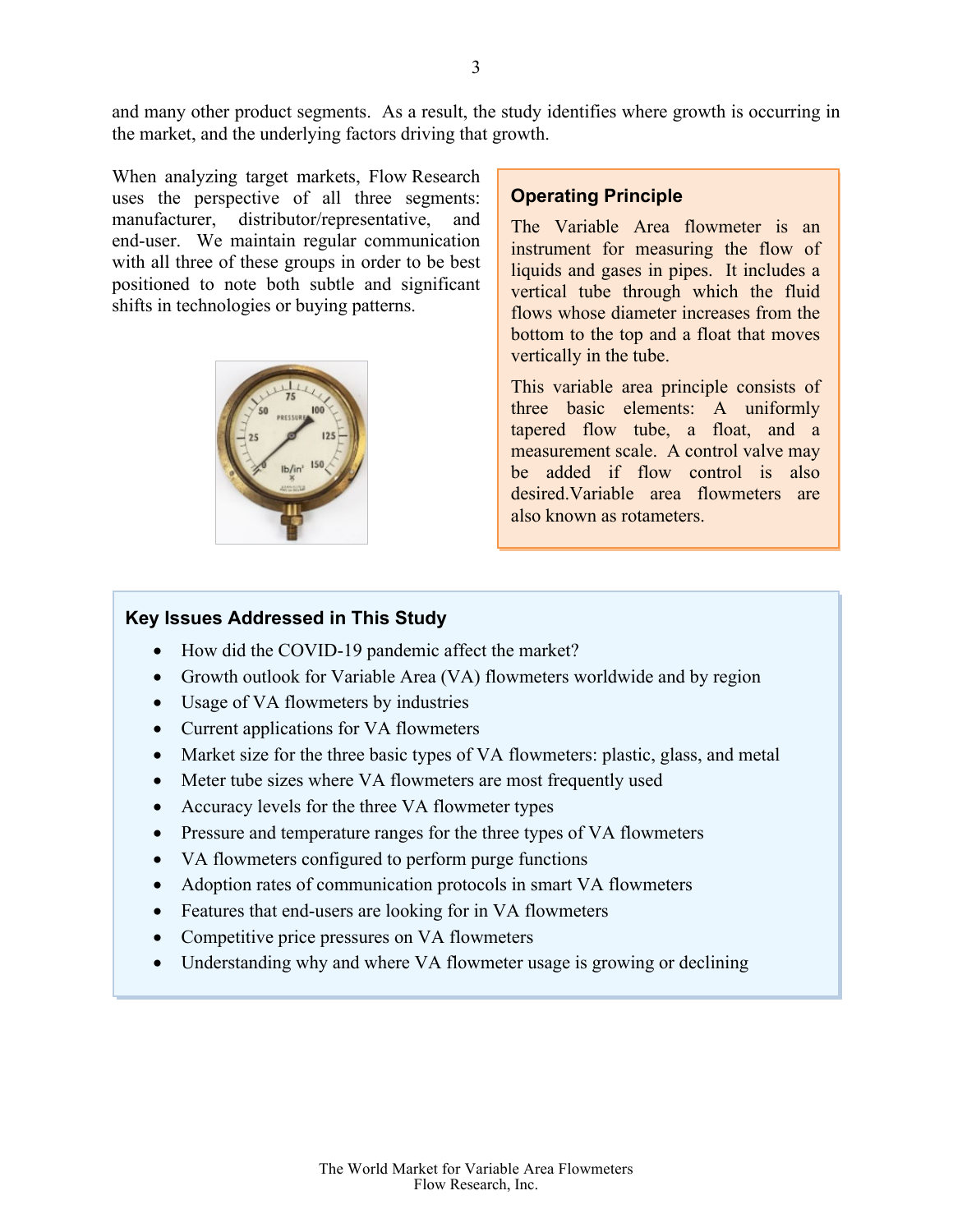# **Segmentation**

Our comprehensive segmentation provides valuable insights into the use of this technology. All study information is provided worldwide *and* by six regions.

### **Geographic Segmentation**

- North America (U.S. and Canada)
- Western Europe
- Eastern Europe/FSU
- Mideast/Africa
- Asia/Pacific (including India, China, and Japan)
- Latin America (Mexico, Central and South America)

# **Variable Area Flowmeters by Tube Material**

- Plastic
- Glass
- Metal

# **Variable Area Flowmeters by Fluid Type Measurement**

- Petroleum/Refined Petroleum Liquid
- Non-petroleum Liquid
- Gas
- Steam
- Other

# **Variable Area Flowmeters by Pressure Ranges**

- Plastic
- $\bullet$  Glass
- Metal

# **Variable Area Flowmeters by Temperature Ranges**

- Plastic
- Glass
- Metal

# **Variable Area Flowmeters by Purge Function**

A valve placed at the inlet or outlet of a VA flowmeter can be used to regulate pressure and create a self-contained purge flowmeter, a popular design option among end-users.

- % of plastic, glass, or metal VA meters configured as a purgemeter
- % of plastic, glass, or metal VA meters not configured as a purgemeter





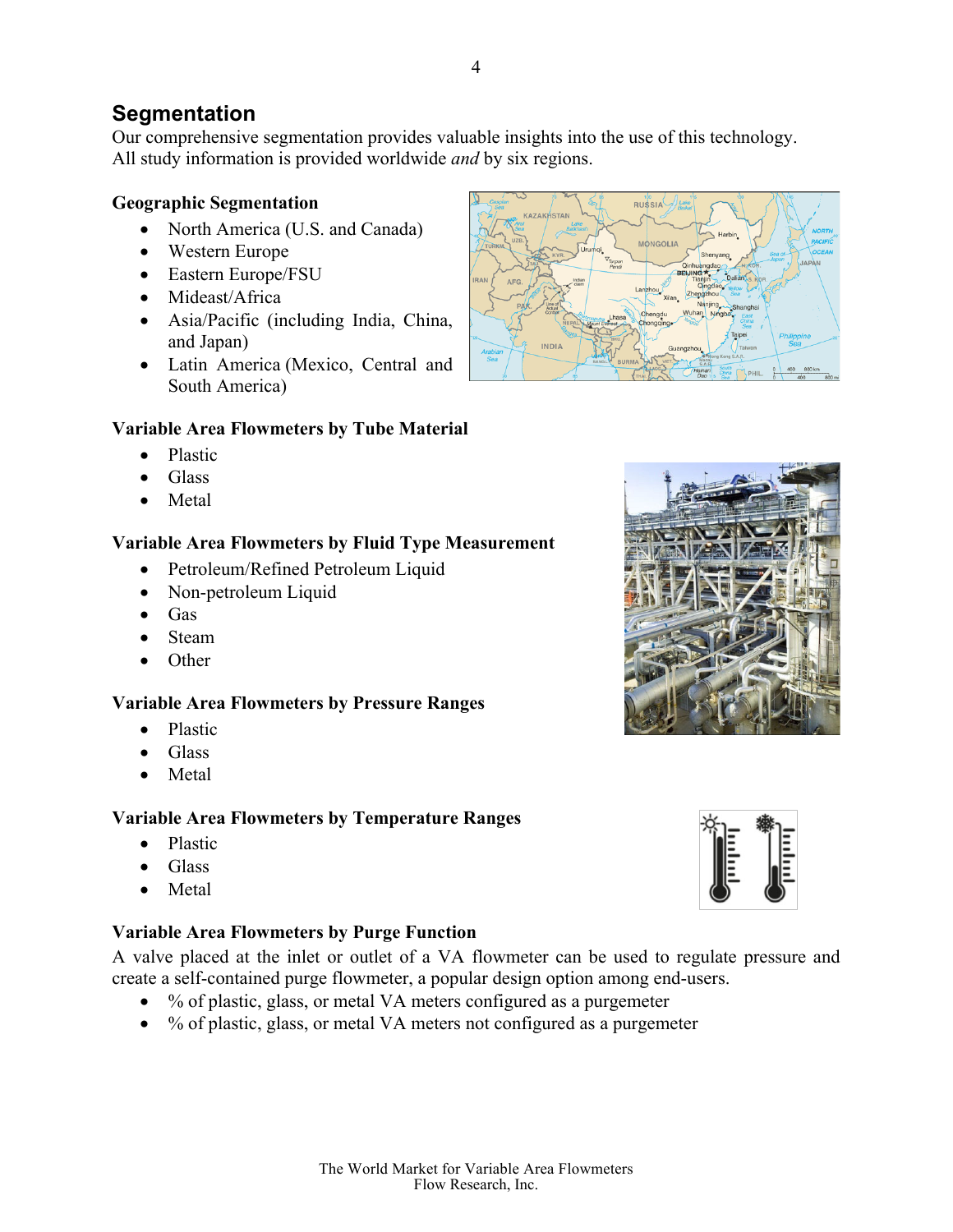#### **Variable Area Flowmeters by Meter Tube Sizes**

- $\bullet$  /<sub>2</sub> inch or less
- $\bullet$  >½ inch to 1 inch
- $\bullet$  >1 to 1<sup>1</sup>/<sub>2</sub> inches
- $\bullet$  >1½ to 2 inches
- $\bullet$  >2 inches

#### **Variable Area Flowmeters by Power Type**

VA flowmeters have stood alone for being the only type which does not require an external source of power. Today, they can provide the end-user other options.

- $\bullet$  No Power  $\bullet$  4-wire
- 2-wire Battery

#### **Variable Area Flowmeters by Communications Capability**

- Conventional (visual indication only)
- Smart (analog or digital output to a device manager)

#### **Smart Variable Area Flowmeters by Communications Capability**

- FOUNDATION Fieldbus<sup>™</sup> Profibus  $DP^{\mathcal{P}}$
- HART  $\bullet$  Profibus PA<sup>®</sup>
- Wireless Hart Other
- Ethernet

#### **Variable Area Flowmeters by Accuracy Level by Each of Three Tube Materials for plastic, for glass, and for metal:**

- 
- $\bullet$  >0.5% to 1.0%  $\bullet$  >3.0% to 5.0%
- $\bullet$  >1.0% to 2.0%  $\bullet$  >5.0%

#### **Variable Area Flowmeters by Industry**

- Oil & Gas(Up-, Mid-, and Downstream) Power
- 
- 
- Food & Beverage  $\bullet$  Healthcare/Medical
- 
- 
- Metals & Mining Other
- $\bullet$   $\leq 0.5\%$   $\bullet$   $\geq 2.0\%$  to 3.0%
	-
	-
	-
- Refining values are well water & Wastewater
- Chemical Agriculture/Irrigation
	-
- Pharmaceutical Heating, Ventilation, & Air Conditioning
- Pulp & Paper **Capaciter Accept Capaciter Accept C** Machine Building
	-

One of the unique qualities of VA flowmeters is the degree of customization that suppliers routinely provide to their customers. Examples include items such as scales specific to the intended application, inlet/outlet orientation, non-standard threads, and even customer name and logo and special ink colors. These marketing ideas and more are described in this study.



- 
- 
- 
-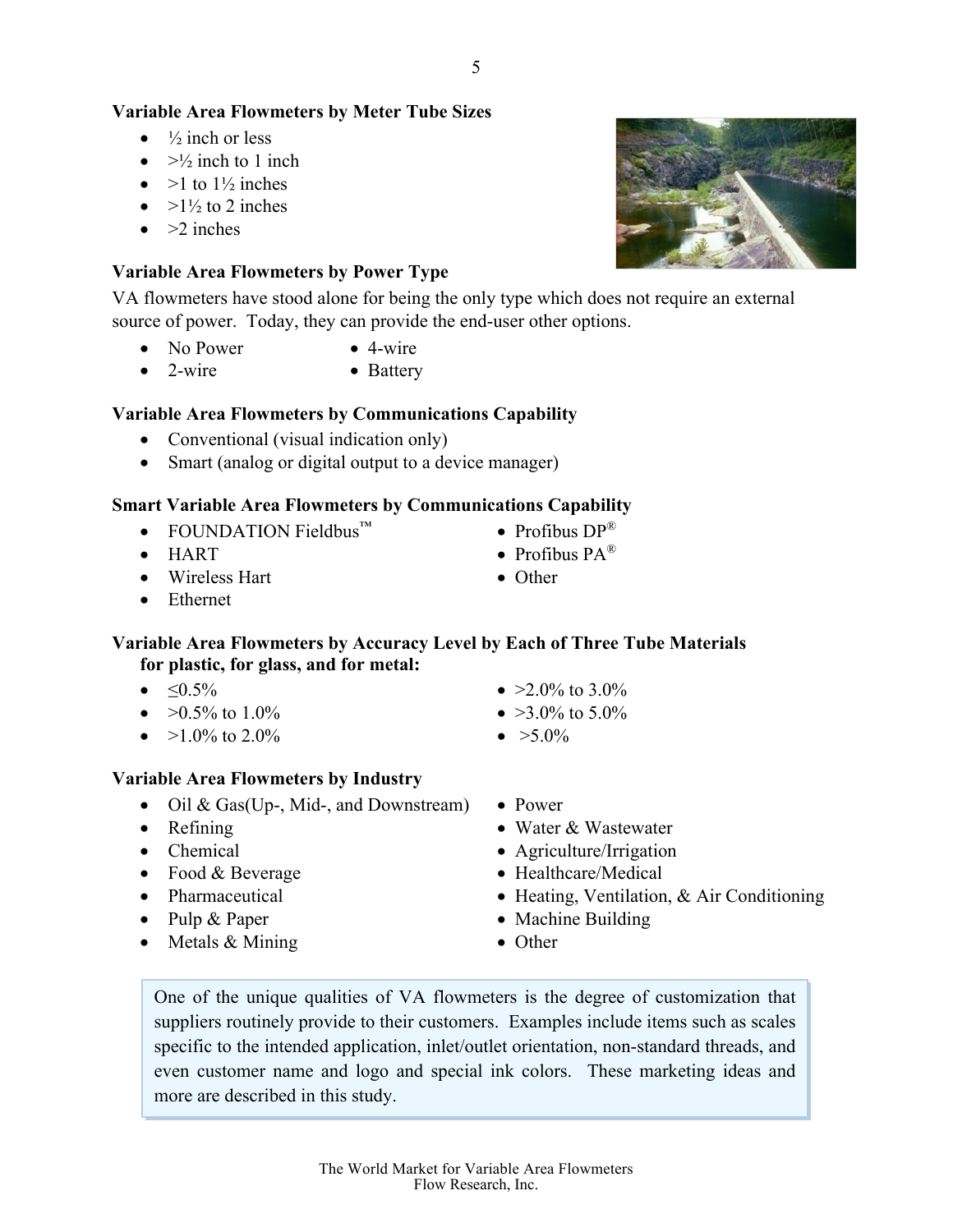#### **Variable Area Flowmeters by Application**

- Industrial Gas Measurement
- Water Flow
- Water-based Chemicals
- Cooling/Heating Circuits
- Industrial Furnaces
- Compressor Monitoring
- Sanitary/Hygienic
- Process Control
- Purge Fluids for Measuring Systems
- Liquids with Particulates
- Other

#### **Variable Area Flowmeters by Distribution Channel**

- Direct Sales E-Business
	-
- Distributors Independent Representatives

#### **Variable Area Flowmeters by Customer Type**

- 
- End-users Original Equipment Manufacturers (OEM's)
- 
- Systems Integrators Engineering and Consulting Firms
- Resellers

#### **Market Shares of Major Suppliers**

• Market Shares Worldwide and by the Six Regions

#### **Strategies for Success**

- Discussion of market forces at work
- Strategic action perspectives
- Real world success stories



#### **Company Profiles**

*Company profiles of all of the major VA flowmeter suppliers are provided, including:* 

- Aalborg Instruments & Controls, Inc. ABB Automation Products
- Blue-White Industries Brooks Instrument
- 
- Kytola Instruments Oy Tecfluid
- 
- 
- 
- 
- King Instrument Company KROHNE Messtechnik GmbH
	-
- Tokyo Keiso Co., Ltd. Universal Flow Monitors, Inc.
- Vögtlin Instruments AG Yokogawa Electric Corporation

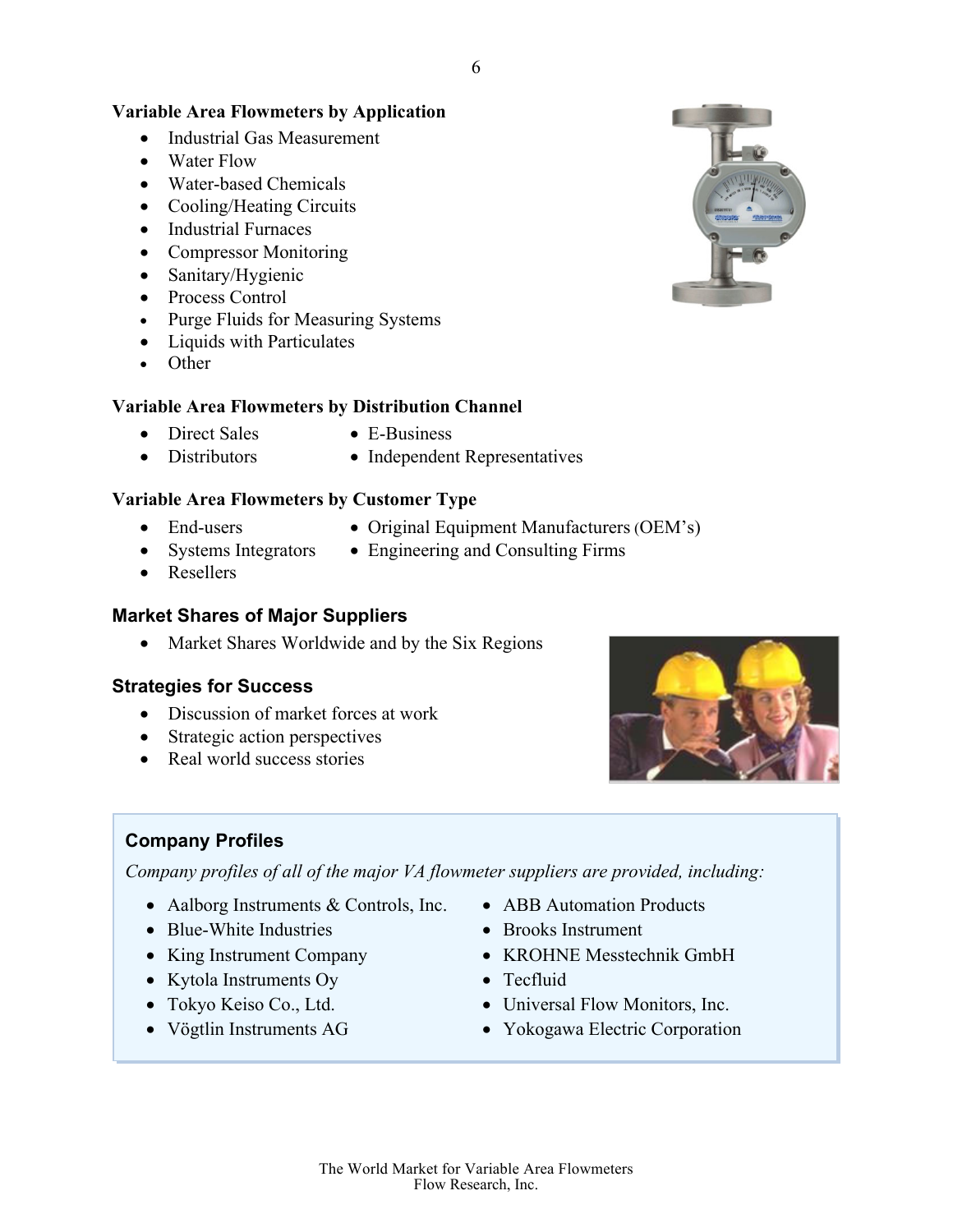# **Flow Research, Inc.**

**Flow Research** is the only market research company whose primary mission is to research process control instrumentation markets. We create these studies through interviews with suppliers, distributors, and end-users. Topics include all of the flowmeter technologies – both new and conventional – as well as pressure transmitters; temperature sensors; level devices; and studies specifically focused on certain major markets such as the oil and gas markets. Flow Research leads a working group focusing on flowmeter calibration, and has completed two studies on flowmeter calibration facilities. Further information on studies, links for articles and more can be found by visiting the FlowResearch website at www.flowresearch.com or by calling us at +1 781-245-3200.

**Dr. Jesse Yoder**, President of Flow Research and the lead analyst for this study, has over 32 years of experience writing about and analyzing process control and instrumentation markets, beginning as president and founder of Idea Network. In addition to the years he has spent writing market studies, Dr. Yoder spent 10 years as a technical writer. Almost four years of this were spent writing technical manuals and training guides for the process control division of Siemens. He also taught technical writing at the graduate level at Northeastern University and the University of Massachusetts Lowell. Dr. Yoder spent 10 years as an adjunct philosophy professor at the University of Massachusetts Lowell and Lafayette College.

Dr. Yoder has received two patents for new flowmeter designs. This meter has two prototypes built and is under test at CEESI in Nunn, Colorado. He has led the research of over 280 market studies, published over 300 articles on flow and instrumentation in industry journals, and written two books, with another in progress. His last book, *The Tao of Measurement: A Philosophical View of Flow and Sensors*, with Richard E. Morley as co-contributor, was published in 2015 by the International Society of Automation (ISA). Topics covered include temperature, pressure, flow, time, length, and area. Dr. Yoder is currently writing a two-book set called *Advances in Flowmeter Technology*that will be published in 2021 by CRC Press. The first volume is called *New-technology Flowmeters* and the second volume is called *Conventional Flowmeters*.

**Belinda Burum**, Vice President, worked in journalism and advertising before entering high tech as a writer, marketing communications manager, and customer references consultant. She joined Flow Research in 2002, and has worked on many projects, studies and publications.

**Norm Weeks**, Senior Market Analyst, joined Flow Research in November 2004 after 24years with Verizon specializing in innovative solutions for major enterprises, introducing new products and lifecycle management strategies, and product market management. He also served as Director of the Urban Fellows Institute in New York. At Flow Research, his involvement and contributions in project development, research, analysis and writing are significant. In addition to working on studies, custom projects are a specialty. He also contributes to White Papers, Worldflow and other publications.

**Leslie Buchanan**, Publication Production Associate, and Research Assistant, joined Flow Research in March 2010, with skills from a variety of work and life experiences both here and abroad. Early on, she worked with the contacts database, assisted with customer liaison, and took on our publication formats. She has since become increasingly involved in many capacities with Flow Research studies, projects, Worldflow and other publications.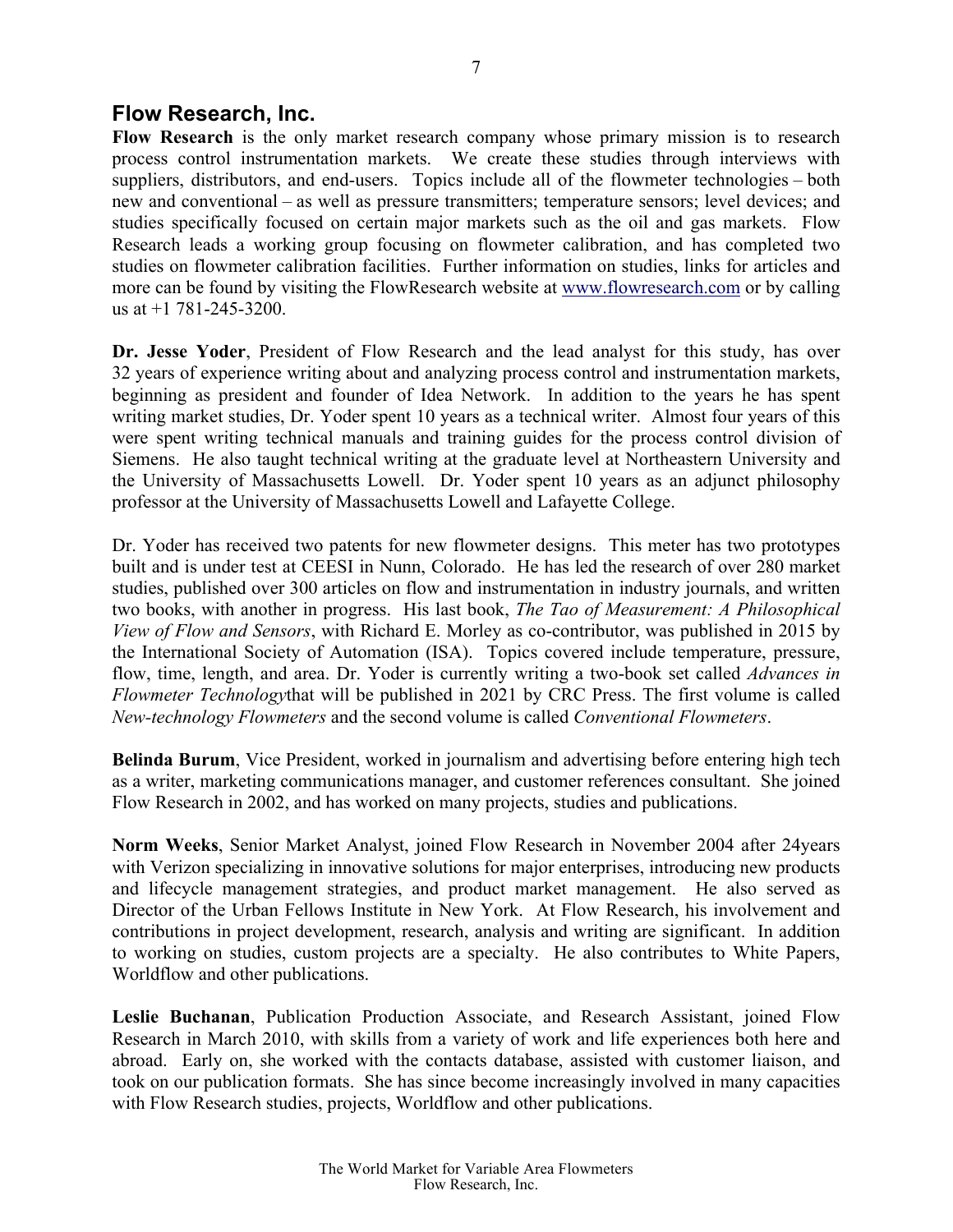**Victoria Tuck**, Administrative Assistant, joined Flow Research in June, 2012. She has experience in both the fast-paced law firms of Boston, and in various nonprofit organizations. She handles a variety of office functions – essential to keep any business running – as well as assisting in other ways, including the contacts database and news for the Worldflow publications.

**Gabriella DeCologero**, Director of Marketing, joined Flow Research in June 2019. She is in charge of our social media outreach, and has brought her graphic design talents to our marketing efforts. Gabriella is also assisting in our customer contacts and outreach.

#### **Flow Research studies contribute to an ongoing view of the flowmeter market**

Listed below is a summary of recent and upcoming Flow Research studiesin the area of process control instrumentation. These studies are further described at www.FlowStudies.com.

| The World Market for Coriolis Flowmeters, 6 <sup>th</sup> Edition              | www.flowcoriolis.com     |
|--------------------------------------------------------------------------------|--------------------------|
| The World Market for Magnetic Flowmeters, 7 <sup>th</sup> Edition              | www.flowmags.com         |
| The World Market for Ultrasonic Flowmeters, 6 <sup>th</sup> Edition            | www.flowultrasonic.com   |
| The World Market for Vortex Flowmeters, 6 <sup>th</sup> Edition                | www.flowvortex.com       |
| The World Market for Thermal Flowmeters, 2 <sup>nd</sup> Edition               | www.flowthermal.com      |
| The World Market for Mass Flow Controllers, 3rd Edition                        | www.flowmfc.com          |
| The World Market Update for Mass Flow Controllers                              | www.flowmfc.com          |
| The World Market for Multiphase Flowmeters, 2 <sup>nd</sup> Edition            | www.flowmultiphase.com   |
| Multiphase: Module A: The World Market for Watercut Meters                     | www.watercutmeters.com   |
| The World Market for Pressure Transmitters, 5 <sup>th</sup> Edition            | www.pressureresearch.com |
| The World Market for Primary Elements, 2 <sup>nd</sup> Edition                 | www.flowplate.com        |
| The World Market for Positive Displacement Flowmeters, 3 <sup>rd</sup> Edition | www.flowpd.com           |
| The World Market for Turbine Flowmeters, 3rd Edition                           | www.flowturbine.comm     |
| Volume X: The World Market for Flowmeters, $8th$ Edition                       | www.flowvolumex.com      |
| Volume X: Module A: Strategies, Industries, and Applications                   | www.flowvolumex.com      |
| The World Market for Gas Flow Measurement, 4 <sup>th</sup> Edition             | www.gasflows.com         |
| Gas Module A: Applications and Strategies for Gas Flow Measurement             | www.gasflows.com         |
| Gas Module B: Natural Gas Production, Consumption, and                         |                          |
| Flow Measurement in the Oil $& Gas$ Industry                                   | www.gasflows.com         |
| Flowmeters in the Oil & Gas Industry                                           | www.oilflows.com         |
| Core Study: Worldwide Gas Flow Calibration Facilities and Markets              | www.flowcalibration.org  |
| Module A: Worldwide Liquid Flow Calibration Facilities and Markets             | www.flowcalibration.org  |
| Market for Temperature Sensors in the Americas, 3 <sup>rd</sup> Edition        | www.tempresearch.com     |

#### **Worldflow Monitoring Service**

In addition, Flow Research provides quarterly updates on the flow and energy industries in the *Market Barometer* and *Energy Monitor*.*Market Barometer* provides current information on process control instrumentation and the companies within the industry. *Energy Monitor* analyzes the current state of the Oil & Gas, Refining, Power, and Renewable industries, and the implications for instrumentation suppliers. Both reports are part of the Worldflow Monitoring Service. More details are available at www.worldflow.com.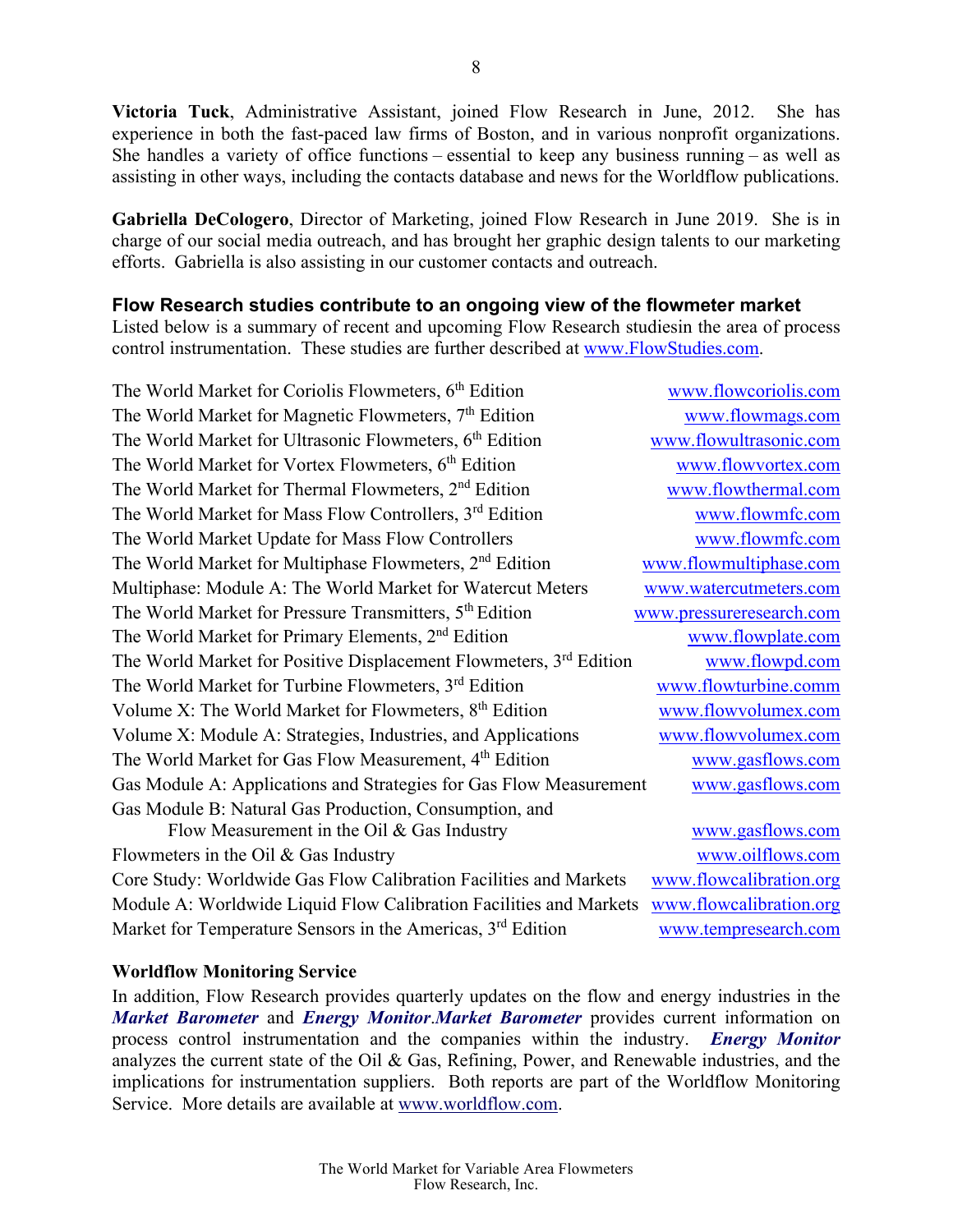**Flow Research, Inc.**  27 Water Street Wakefield, MA01880 United States +1 781-245-3200 +1 781-224-7552 (fax) www.flowresearch.com



*Blaise Pascal*

# **The Flow Research** *Gold Partner Program*

To produce studies that most closely match our clients' needs, Flow Research has instituted the Gold Partner Program. This program enables companies who wish to participate at a high level in a study's research to influence its scope and segmentation. In addition, Gold Partners receive regular updates from Flow Research on study progress, and receive a significant discount on the regular price of the study.

Procedure: Early in the planning phase of a study, Gold Partners receive a proposal that includes the proposed segmentation. Gold Partners can propose additional segmentation, and can also suggest changes to the proposed segmentation. While the decision to adopt particular segmentation ultimately lies with Flow Research, and is based on input from all contributors, we do our best to accommodate the specific needs of each of our clients.

During the research phase of a study, Flow Research will issue regular reports that provide updates on the progress of the research. These reports will be sent to Gold Partners, who are then invited to provide any additional input or comments into the study.

Being a Gold Partner requires making an early commitment to purchase the study. However, in return, Gold Partners receive a significant discount off the regular price of the study. Payment can be made either in one amount at the beginning of the study, or split into two, with the second payment due upon delivery of the study.

For additional details, or to find out how the Gold Partner Program applies to any particular study, please contact Flow Research. We look forward to working with you!

For answers to any questions you may have regarding the above, please contact Norm Weeks at  $+1$  781 245-3200, or norm@flowresearch.com.